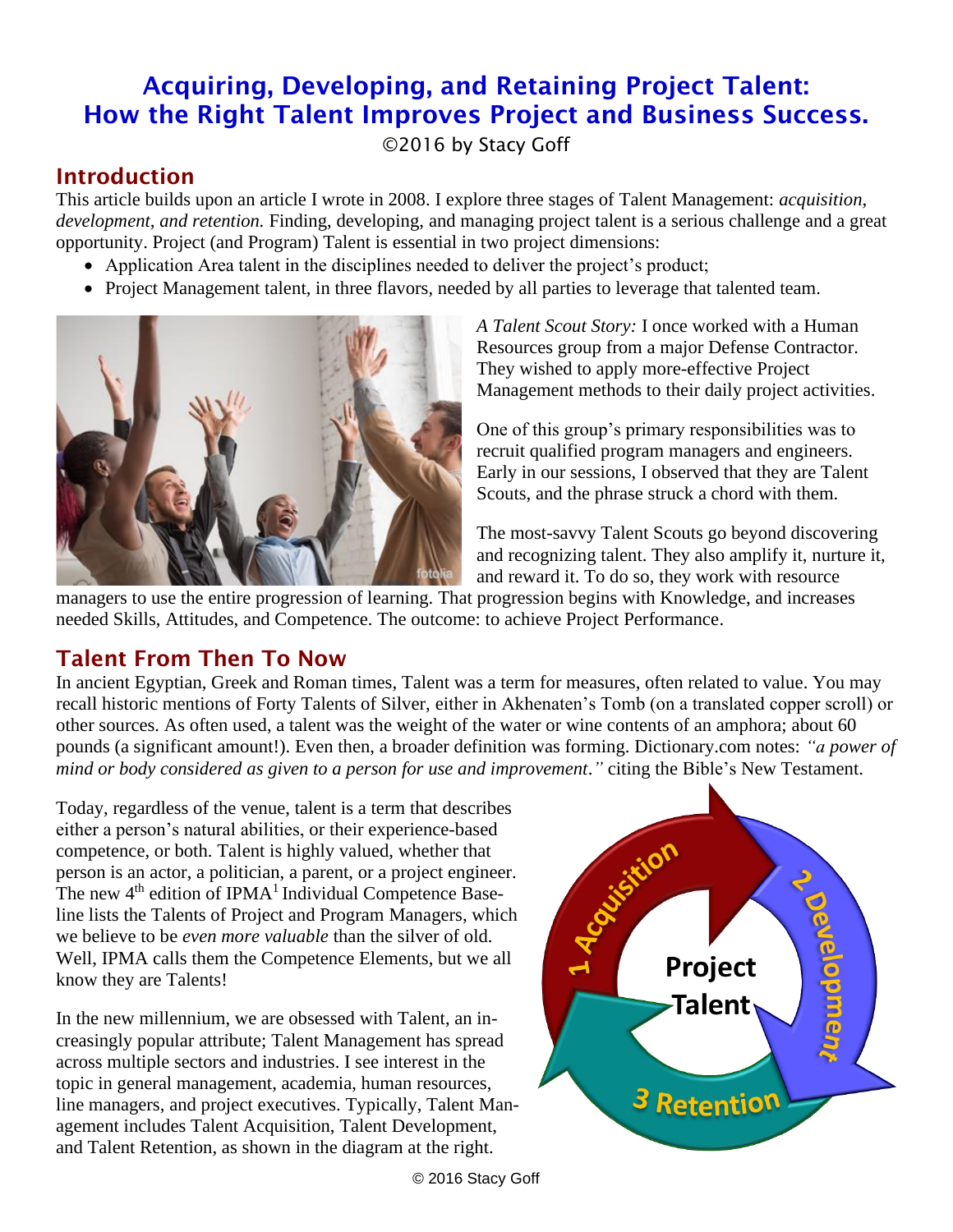## What Is Talent?

We frequently see the word *talent* in the business-related press. Over the last 15 years books, magazines, websites and articles increasingly use it. *Talent* appears in everything from Human Resources to strategic planning, to managerial traits. For projects, "talent" is a nicer label for the quality and experience of people you and I seek to help our projects succeed. The term is preferable, compared to staff, resources, or even team members.

Talent, from our perspective, is the right combination of innate abilities, plus the knowledge, skills, attitudes, experience and competence **needed to deliver performance** for a specific situation. In the workplace, talent ranges from multiple intelligences and interpersonal skills, to "street-smarts," savvy, and other factors. In today's most successful enterprises, talent directly relates to Competence, a topic about which I frequently publish<sup>2</sup>. Of course, competence is a crucial step on the path to Performance, the goal we all seek to achieve. Where do you find this talent? Context considerations, such as the nature of your industry or your enterprise culture can make it difficult to transfer talent from other environments. The search can be difficult indeed.

## Talent Management Area 1: Talent Acquisition

That Human Resources group I worked with is not the only one seeking Project Talent. Competition is fierce for the most dearly needed talents. And the Talent targets move. In the 1990's experienced Internet developers were among the most sought-after talent. Today an emerging talent target is **Competent Project Managers**. And yet, projects need more than talented project managers; the entire team is only as strong as its weakest link.



To find project talent, you must know what you are looking for. This is not easy, because while resume keywords and searchable online databases can help with screening, finding project talent comes down to two key steps:

1. Analyze and communicate what you are looking for, including the roles these persons must fill, and the qualifications (knowledge, skills, attitudes and competences) needed to fill those roles.

2. Observe and recognize those needed talents in the candidates you interview. Note that most hiring managers rely on interpersonal interaction to verify their judgment that the candidate demonstrates the needed talent.

Talent Acquisition for projects goes beyond filling project manager positions; as mentioned above, each project is only as successful as the Role-Competences of your weakest links. Every stakeholder in a project, from Sponsor to Resource Manager, from internal Customer to Team Member, must demonstrate his or her needed Role-Competences. Those who are best at Talent Acquisition use a proper Competence Model, that lists all the right criteria and appropriate performance levels for each of your roles.

#### *Desperately Seeking Project Talent*

Does talent matter more in Projects, compared to general operations? In our opinion, yes! For several reasons:

- Operations maintain the status quo; projects *change* the status quo. Projects thus need much more power;
- Operations tends to de-skill the roles, to homogenize processes and results; projects must high-skill the roles.
- Operations are repetitive, with time for adjustments; with projects, you have only one chance to get it right;
- Projects require very high levels of communication, engagement, emotional support, and knowledge transfer.

Project Talent is not one "bucket;" it has multiple dimensions. Each dimension has 20-40 elements of specialization. Note that one project manager cannot possibly demonstrate all these talent areas and elements. The successful team includes a range of high-performers who can demonstrate each Talent and element, when needed. Thus, project success requires talent from Executives, Sponsors, Resource Managers, Internal Customers, Project Managers and Team members to deliver the needed results. Any role shortfall is a significant project risk.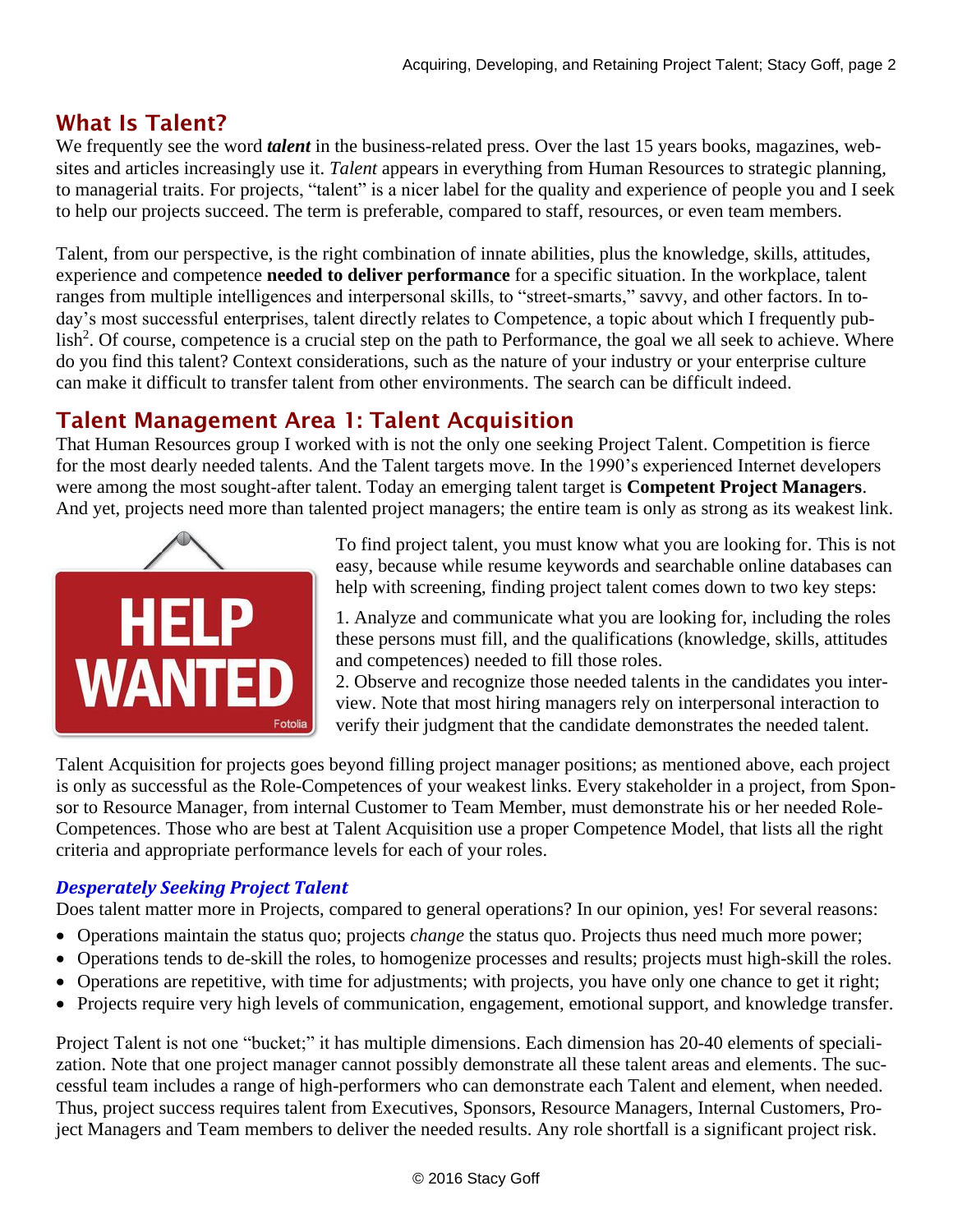#### *The Talent Areas of Greatest Importance*

Let us explore the needed Project Talent areas, with some of their elements, so we can all better apply them in projects. Some, until recently, held tightly to the belief that technical project processes were all we need for success. Our long-held position (since the 1980s) is that yes, project management processes are important, **and** two other factors have more impact on project and business success. Those factors are *leadership and interpersonal*  skills in the team, and *strategic linkage* with the enterprise context<sup>3</sup>. Recently, PMI<sup>4</sup> has added a "Talent Triangle" to reflect their newfound realization about our prerequisites to business success with projects.

**But wait, there's more!** Now that the professional associations are all on the same page, consider this: the Talent Areas (using my labels) *Technical PM, Interpersonal, and Enterprise Context* are needed; but one area is still missing. I recognized that omission and added it to my company's PM training and methodologies in the 1980s. So I now add *Product* Talent to your quest.

The omission was logical. Our professional organizations are involved in training, guiding, and certifying project managers in project management. That is their focus. In our project and program consulting, I work with the entire enterprise, seeking ways to improve their success rates. I recognized that we needed representation from the *Product* area, to truly help our customers achieve business success through projects and programs. Now, I offer **the Talent Tetrahedron** at the right.

# **Product Enterprise Context Technical PM** Interpersonal

#### *Product Talent, Specific to the Application Area*

Product Talent adds roles and responsibilities—and needed Role-Competences—for project Sponsors and other key businesspeople—with the right training and coaching. The solution developers on the team need project management skills, but even more important are their skills in the product disciplines, and their solution delivery expertise. I was happy, 20 years later, when IIBA and other organizations realized the need for Product Talent, and recognized the role of Business Analysts.

The chart at the right shows some of the competences needed in each Talent Area. Each competence requires 1-6 or so Learning Outcomes. Today, most of the professional associations agree on the Technical PM, Interpersonal, and Enterprise Context areas, and that is a very important improvement. And yet, how successful will your next project be if the Product competences are missing?

This Product Talent gap remains in many projects today. Clearly, someone is performing many of those actions; but who is taking responsibility for finding the talent needed to work most-effectively in those areas? Who is prioritizing the most-skilled talent for **your** highest-strategic value projects?

| <b>Product</b>                                         | <b>Enterprise Context</b>                               |
|--------------------------------------------------------|---------------------------------------------------------|
| Objectives                                             | Strategic alignment                                     |
| Business needs; requirements                           | Formal/informal organization                            |
| Problems & opportunities                               | Power navigation                                        |
| Organizational change mgmt.                            | Prioritization & resourcing                             |
| Know-how/work area expertise                           | Benefit realization                                     |
| Testing, validation & verification                     | Cultural, values appreciation                           |
| Documentation & training                               | Alliance-building                                       |
| Solution delivery, acceptance                          | Supplier, contractor relations                          |
| Evaluating business results                            | Political savvy                                         |
|                                                        |                                                         |
| <b>Technical PM</b>                                    | Interpersonal                                           |
| Project & resource planning                            | Leadership & Influence                                  |
| Scope & talent management                              | Sustaining the vision                                   |
| Quality assurance & control                            | Relationship-building                                   |
| Risk & issue management                                | Personal communication                                  |
| Delegation & estimating,                               | Conflict, crisis management                             |
| Scheduling, cost control                               | Results orientation                                     |
| Contracting & procurement                              | Engagement & teamwork                                   |
| Reviews, change control<br>Status tracking & reporting | <b>Emotional intelligence</b><br>Stakeholder engagement |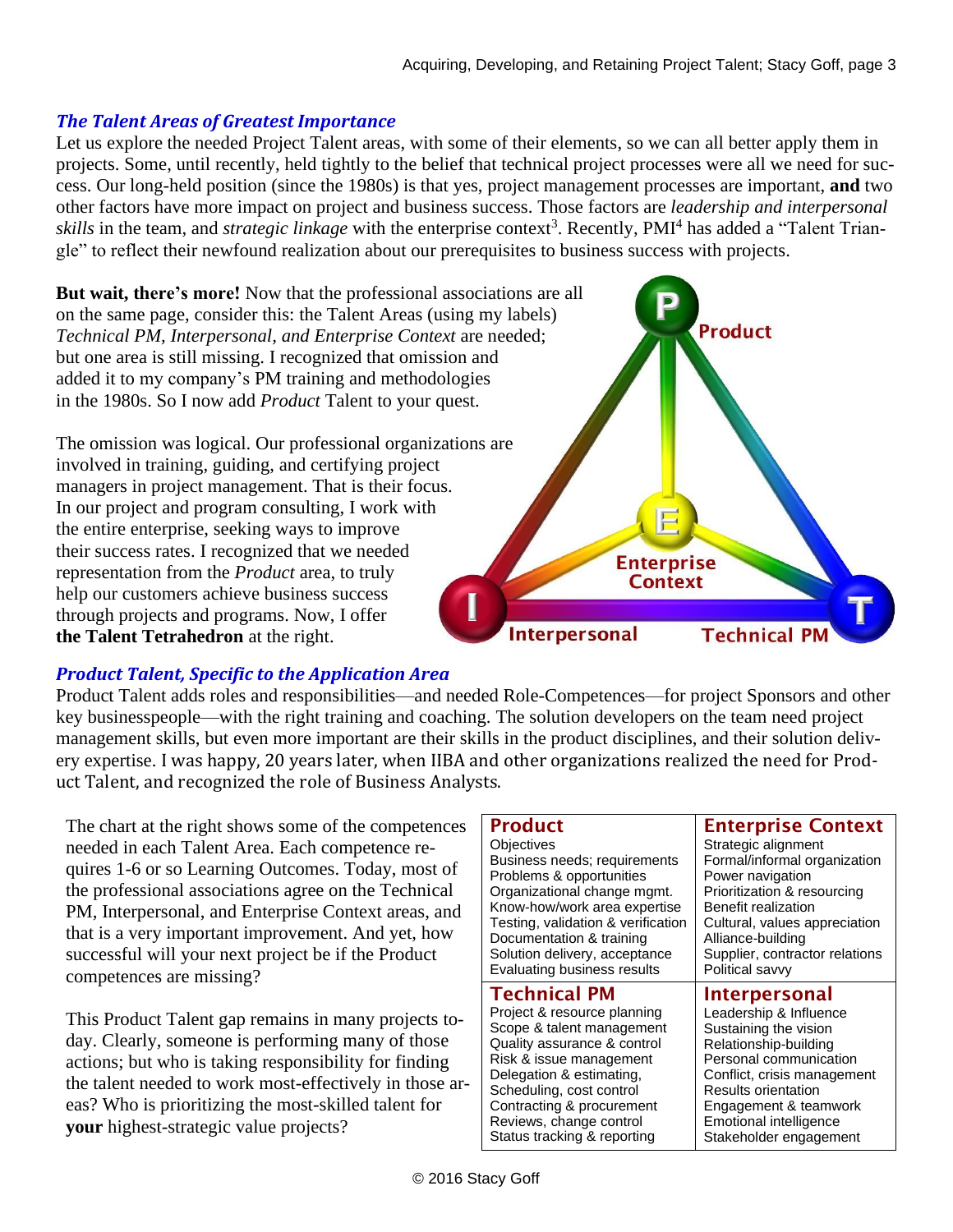#### *Summarizing Talent Acquisition*

To acquire Talent, you must clearly understand what you are seeking. Acquiring Project Talent is more challenging than finding operations talent, because of the unique nature of projects. You seek more than a checkbox that says "project manager," and a bunch of buzzwords. Instead, you are seeking a range of roles, perhaps from inside your organization, fresh from Universities, or from your competitors. You are seeking dozens and dozens of competences. The right role definitions, together with clear understanding of the specific competences you seek, will help you find fresh talent—and can also help you to recognize the talent you already have.

## Talent Management Area 2: Talent Development

Can you develop talent in others? Yes, as long as your people already fulfill some of those innate aspects of Talent that I mentioned earlier. Talent alone is not enough; Charles Koch, the billionaire investor, says that Values are even more important than Talent—he judges Values higher than Talent in job seekers. So yes, given the right potential, you can develop talent. Whose job is this? I believe that the answer depends on each situation, but it is usually some combination of Resource Managers, Project Managers, and Human Resources Managers.

#### *Our First Insights into the Stairway to Talent*

In the late 1970s, I sought to improve decision-making through use of management information. I applied a concept from an article I had read. I introduced *the Taxonomy of Data*, shown at the right. I presented it to managers, to associations, and other audiences, in the late 1970s. I had one problem: Note the gap between Knowledge and Wisdom (in Knowthat era, Wisdom was our ultimate objective). I post a bit more about this ledge Infor-Taxonomy of Data in my blog: [does-knowledge-want-to-be-managed/.](https://stacygoff.com/does-knowledge-want-to-be-managed/) mation The context is a Knowledge Management article, with recent **Data** references to the topic by the legendary Max Wideman.



Codified, written. transmitted or shared: understood by others

Experience-based, internal, difficult to transfer to others

For a dozen years, I failed to find ways to close that gap between Knowledge and Wisdom. Then, in the 1990s, when Knowledge Management (KM) emerged, I had an insight. The KM movement defined two types of knowledge: Explicit and Tacit, as shown in the diagram at left. I had focused on Explicit Knowledge. Takeuchi and Nonaka, in a great book<sup>5</sup>, showed how transfer of Tacit Knowledge **held the secret to closing that gap.** This insight verified everything I knew to be true about learning, especially for adults.

**Wisdom** 

#### *The Role of Training in Talent Development*

Training (or Learning, as I call it) has a clear role in developing talent. It helps develop the Knowledge foundation for Talent Development, but **it does not instill talent**. Why not? Different roles have different learning needs, different levels of current grasp, and different expectations from their learning. I have found a proper competence assessment to be the smartest way to assure that improved business results come from any training. A smart follow-on is to understand the Learning Objectives (learner outcomes) for each competence, and identify the level of outcome you require. Bloom's Taxonomy, as revised in 2001<sup>6</sup> is very useful in this targeting.

The actual training must be well structured to maximize its potential. It must move beyond "the talking head, pedagogical lecturer," to include learner-centered in-session and post-session application. For example, in the classroom there must be exercises, or even better, case studies, scenarios and simulations. Post-class, **there must be on-the-job application**, ideally with coaching and guidance, on real-world problems. So, while it is an essential starting point, training merely builds a decent foundation for Talent development. There is another challenge to knowledge-without-application, that too few people understand: New Knowledge, consistently and properly applied, moves to Skill. Knowledge that is *not applied* has **a half-life of two weeks**.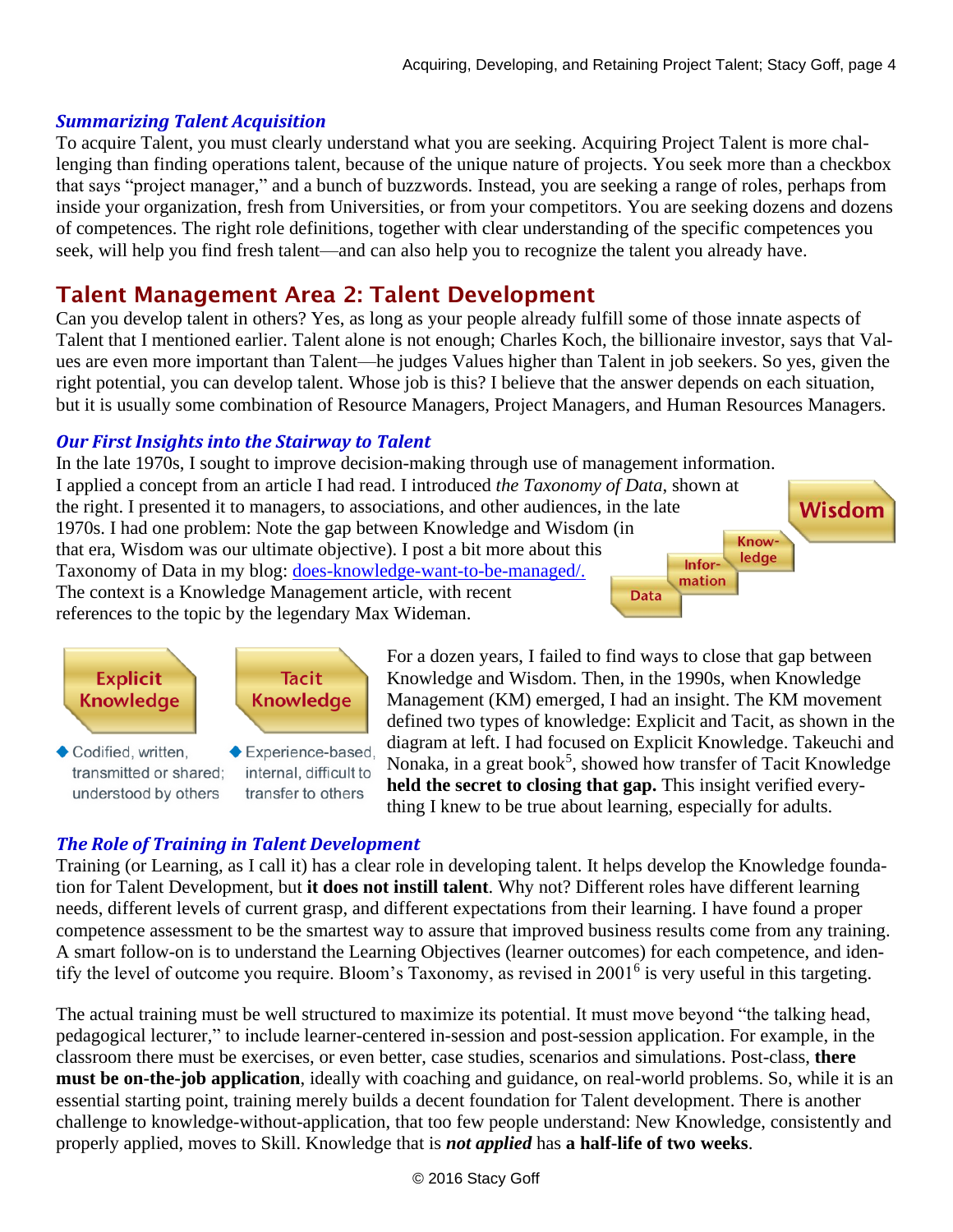#### *Talent Transfer versus Business Impact*

So yes, the right training can indeed build the foundation for learning. The challenge, as shown in the model at right, is moving beyond short-term acquisition of facts and knowledge; **minding the gap**, as it were. This is an important step to understand, because the greatest benefits come from the *application* items on the model, Skill: Attitudes, Competence, and Performance.

Note that we now see two axes in the model introduced earlier. The vertical axis, *Transfer Difficulty*, reflects how hard the Talent



is to transfer. On the horizontal axis, the items below the gap have very little *Business Performance Impact*.

Readers who are involved with Learning will recognize some of the new levels on the chart. For example, levels 3, 2 and 1 reflect the familiar ASK items. These are the Attitudes, Skills, and Knowledge, the focus of effective learning. For those who are familiar with Bloom's Taxonomy (the 2001 version is more relevant for Adult learners), it builds upon the ASK items, adds measures, and moves into beginning aspects of true learning, impacting levels 1-4 on the chart. Finally, the model evokes Kirkpatrick's Class Evaluation method, which progresses from classroom "smile sheets, through on-the-job application, to Performance; reflecting levels 1-5. The resulting model spans from raw data to business performance, and provides a roadmap for talent development.

#### *A "Driving" Example of Talent Progression*

Do you remember learning how to drive? The graphic below shows how our model applies to that experience. It begins with getting a Driver's Manual, and studying it thoroughly. Then you take an exam, to show that you understand the basics. This step is much like an exam-based certification in any discipline. At this point, passing a written test shows nothing about your capabilities as a competent driver.

Next, you cross the *application* gap between steps 1 and 2, Knowledge and Skill. You use the Knowledge **Learner Permit** to practice the key actions that you must demonstrate to a driving test examiner. Of course, the examiner still cannot verify that you are a competent driver—only that you demonstrate enough of the key driving skills that you will not hurt yourself, or other drivers. This driving test demonstrates that you are now "in the game" to drive.



You then gain a range of experiences in your daily driving, including establishing attitudes that make you a safe and courteous driver: *No texting while driving* is a smart attitude, that will help you avoid tickets in most states. *Are we there yet?* No, you are not yet a competent driver. If you learned to drive with an automatic transmission, can you drive a "stick shift" and clutch? Can you drive large *and* small cars? Can you drive in heavy traffic? In ice and snow? Can you drive an 18-wheeler semi-truck/trailer? It is the application of your knowledge, skills and attitudes in a wide range of different situations that begins to develop your competence as a driver. You have probably guessed that, at each successive level of our model, there are fewer people who qualify: Skills, Attitudes and Competence. So what about Performance; how do we achieve that ultimate level?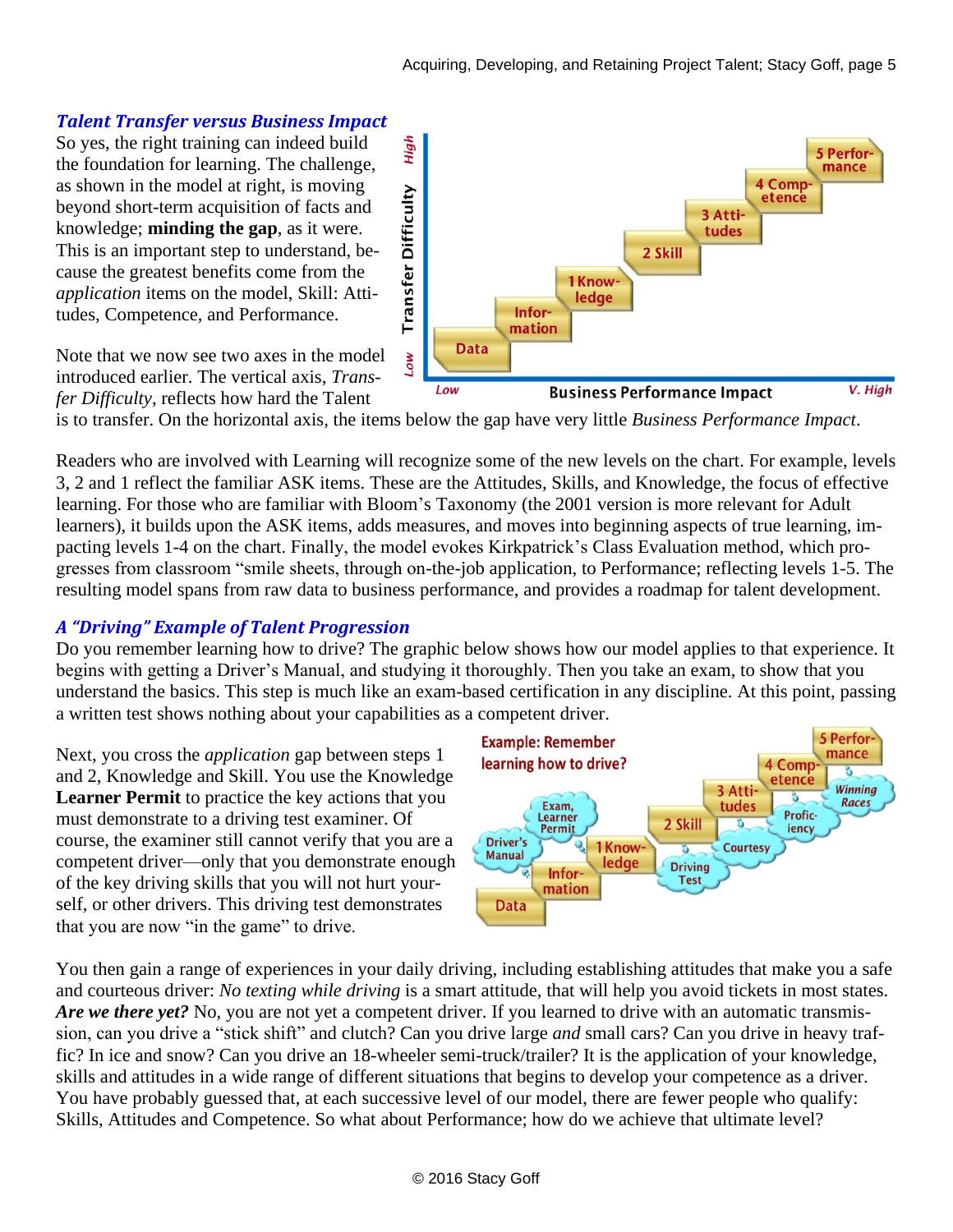#### *Achieving Performance*

You will note that everything I have talked about so far, in the progression from the gap into levels 2-4 involved action. Learning is kinetic (active; application); there are measurable indicators along the way that you can use to track your progress. They are all moving you toward the top-right end of the model, which may offer differ-

ent **results** for different people. For myself, in this driving example, I went through the progression, and at Competence, I was driving everything from motorcycles to off-road pro-rally cars, to semi-trucks and trailers, to racecars. Performance in this progression meant **winning races**. Yes, that's me at right, on a Victory Lap at Seattle International Raceway, in 1978.

This was amateur sports car racing, on the West Coast, setting lap records on every track I raced, and winning every race in my last three years. You can see why I focus on performance, and why I understand the ingredients and actions needed to achieve it—in racecars, and in projects. While few everyday drivers achieve full Competence, even fewer achieve winning levels of Performance—and the same is true with projects.



Beyond the driving analogy, my experience in business is that, for projects, the progression from Skills to Attitudes mastery offers at least a 2x increase in results; another 2x when you move from Attitudes to Competence mastery; and again, another 2x when you progress from Competence to winning levels of Performance. Recall that I cited the driver's manual exam and learners permit as a Knowledge-based achievement. Would you rather have a Knowledge talent level 1 for all your project and program managers, or a full assessment of Competence, level 4? Of course, a winning level 5 in project and program **performance** would be even better!

#### *Talent Management and Competitive Advantage*

The reader can clearly see the benefits of the closely-held competitive advantage of my enterprise customers that have applied these insights. And, as professional associations poll executives about what is needed to improve delivery of business success through projects, the rest of the world is now catching on to those secrets. That's great! Let us look at several aspects of implementing this scoring of the levels of Talent Management.

The ideal project team scores at the maximum in each Talent Area, as shown at right. It does so with members who are at the needed Competence or Performing levels *for each element* in each Talent Area—I showed examples of those elements in the Talent Acquisition section. You can see how difficult this can be in a small project team, which is another reason why "lean teams," a scourge and management malpractice for decades, is such a poor idea.

Team members with the right talent in their disciplines are the "secret sauce" to successfully delivering the project. Yet each project is as successful



as its lowest Talent Area Score: the weak link in the chain. If, for example, your Product Talent score is only 2 (Skill), who wins? No one! So we continue to hear that X% for each billion dollars spent on projects is wasted.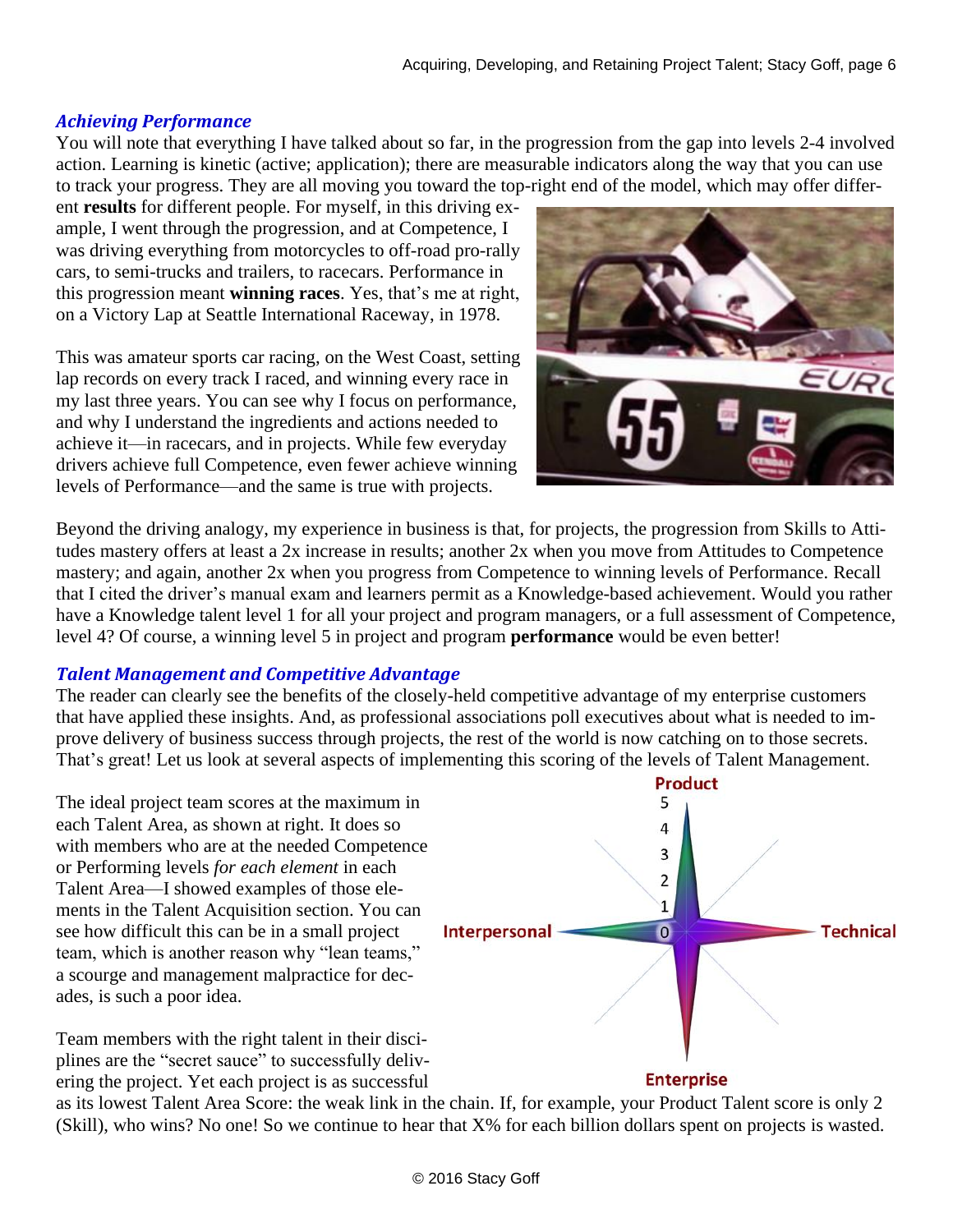#### *Role-Competences: The Dimensions for Talent Development*

Whose job is it to assure that every project and program has the right talent, at the right level? I assert that Sponsors and Resource Managers are responsible for maximizing that Project Talent score. By now it should be clear that it is not just project manager talent we seek; all team members, and those who manage them, must demonstrate the appropriate talent for their roles. Sponsors and Managers thus have two areas of responsibility:

- a. To assure that the project gets needed talent, at the right times, and in the right level of engagement;
- b. To contribute their own strengths and time where their Role-Competences are required.

Review the chart at the right. It reflects the five-point scale for each Talent Area, with both the **targets** (at back), and the **average scores** (in front) of each key role stacked in a bar chart.

With four talent areas, and five maximum points per area, the maximum possible score is 20 points. A minimum desirable score would be 10.



**The colors** reflect the four talent areas: Blue = Technical PM; Red = Interpersonal; Yellow = Enterprise Context; Green = Product Talents. Based on your review, answer these questions:

- a. Can a strong Senior Project Manager "save" this project?
- b. Which roles require the most development (or talent replacement) to "carry their weight" on this project?
- c. Which role is the greatest source of Enterprise Context Talent, and which one *should be?*
- d. What would you do if this were **your** project?

This sample of a role-competence assessment is not from a real project; many are far worse. Few organizations can even provide the accurate assessment data needed to produce this chart. A typical report from an effective competence assessment shows a list of gaps and strengths of each stakeholder. This *aggregated roadmap* for Talent Development is valuable both for project risk management, and for longer-term talent management.

#### *Summarizing Talent Management Step 2, Talent Development*

You will note that I have not discussed the steps of *actually developing Talent:* This involves talent teaming, coaching, pairing, recognizing, sharing, and evaluating. Other authors have covered those topics in detail, with excellent insights into actions beyond the classroom—in the workplace, where the true business impacts develop. Instead, I have explored and explained a framework for understanding and tracking the precious nature of Project Talent. I will assert that most current project and program-oriented Talent Development approaches fall far short of the business needs. To a great extent, this shortfall is the result of too-frequent cases of spending the majority of project learning funds in short-term memory, knowledge-retention courses, rather than launching participants on the talent trajectory to higher performances, as I have discussed.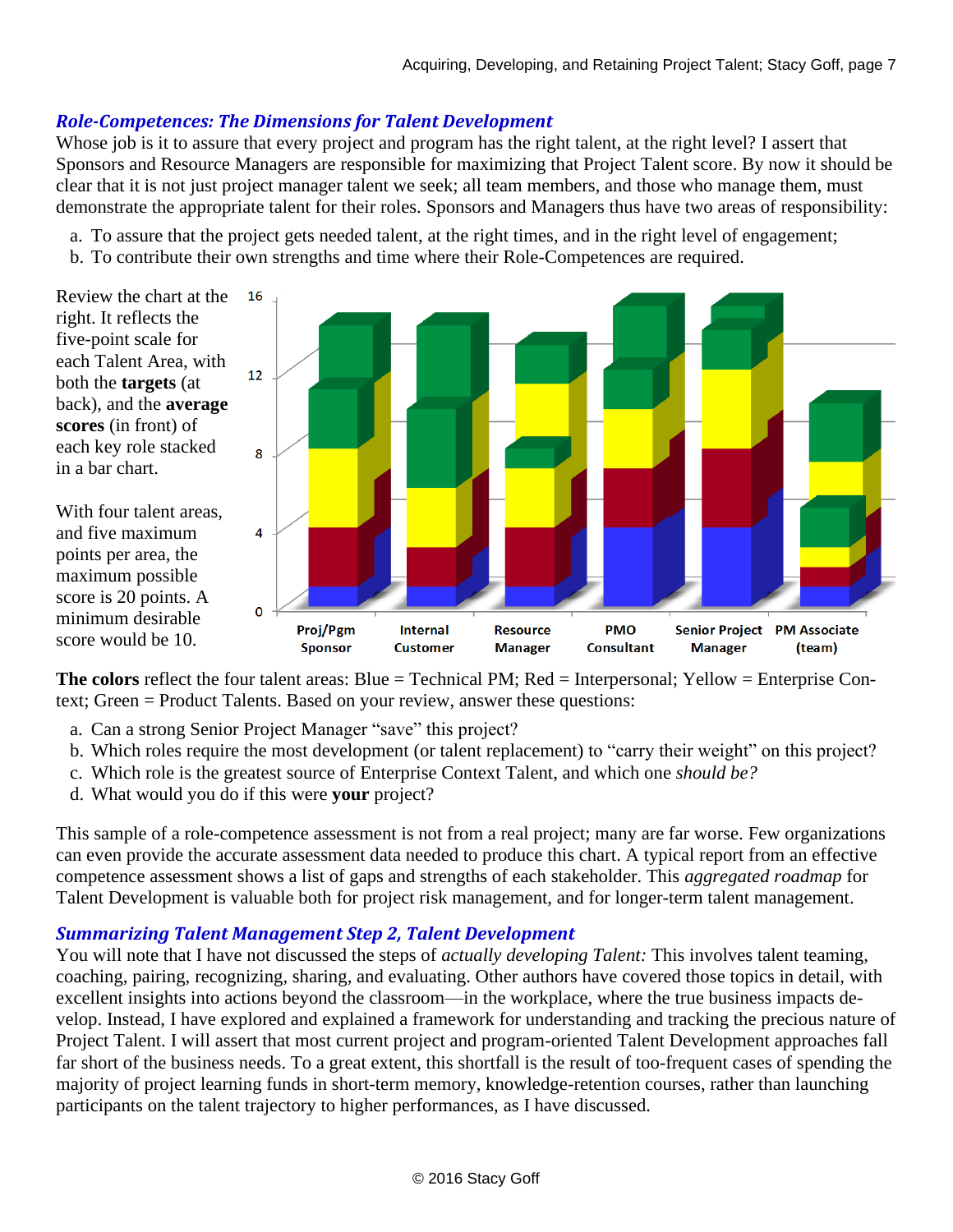# Talent Management Area 3: Managing and Retaining Talent

Clearly, recognizing and rewarding talent is key to growing it. It is also one of the keys to retaining it. In an era when every enterprise has Talent Scouts on the search for *your* project talent, savvy enterprises apply consistent strategies for retaining it—protecting your investment. This is especially important if your enterprise is one that is experiencing the outflow of talent resulting from retiring baby boomers. Consistent, enterprise-wide Talent Management strategies (also called Human Capital Strategies) are also important if your Project Culture includes conflicting priorities, unrealistically tight deadlines, limited resources, and unavailable talent—with project progress based more on pressure and heroics, than on competent and performing PM practices.

#### *Difficulties in Managing Project Talent*

It is not easy to manage top talent. Top talent can be finicky, temperamental, and sometimes prima donnas. Just look at young celebrity talent (or sports talent) to see how difficult it can be. This view may provide clues for managing your enterprise's talent. One key to managing talent is to continue to provide new challenges. **Otherwise, those who are "topped out" in their roles may choose to find new challenges in other companies**. So keep those challenges, and the resulting learning (and rewards and recognition), coming.

A distinguishing characteristic between potentially great talent and others is their *eagerness to learn*. Some Social Styles assessment tools call this Flexibility. This eagerness to learn also relates to a trait that helps some people thrive during organizational change, while others struggle with it. If you think you are providing all the needed challenges and learning opportunities, are you sure you are still getting maximum results?

Retaining Project Talent begins with institutionalizing four simple actions:

- $\triangleright$  Responding to needs quickly and correctly
- ➢ Maintaining team motivation and morale
- ➢ When losing Talent, act decisively and wisely
- ➢ Apply proper PM practices in Talent Management ("Eating our own dog food")

#### *Responding to needs quickly and correctly*

The diagram at the right shows the typical sequence of events when a project loses talent. Risk, Cost and Time go up. Quality always goes down. Well-meaning, but not yet-competent Managers put Pressure on the team to "catch up." Why shouldn't they? It worked last time! Team Motivation goes down. Risk, Cost, and Time go up even more, and Quality also goes down further. There are far smarter ways to manage a situation like this, yet the actions typically taken do more damage than doing nothing at all.



Of course, a high-performing project team will tell their managers exactly what support they need, and the project and business consequences of receiving it, versus not receiving it. Even then, some not-yet-competent managers will ignore the team's advice.

#### *Maintaining Team Motivation and Morale*

Herzberg's Hygiene and Motivation factors still apply today. Make sure you are applying them! We have mentioned recognition and rewards, and the rewards need not be monetary. Teams need rapid response to project needs, with 360º communication; your visible presence, plus personal "Thank Yous!" Add a barriers-buster mentality, consistently demonstrated. Serve as an "Umbrella" for unbearable pressures from above. Show openended commitment: "How else can we help?" These are the messages that great leaders share with their teams.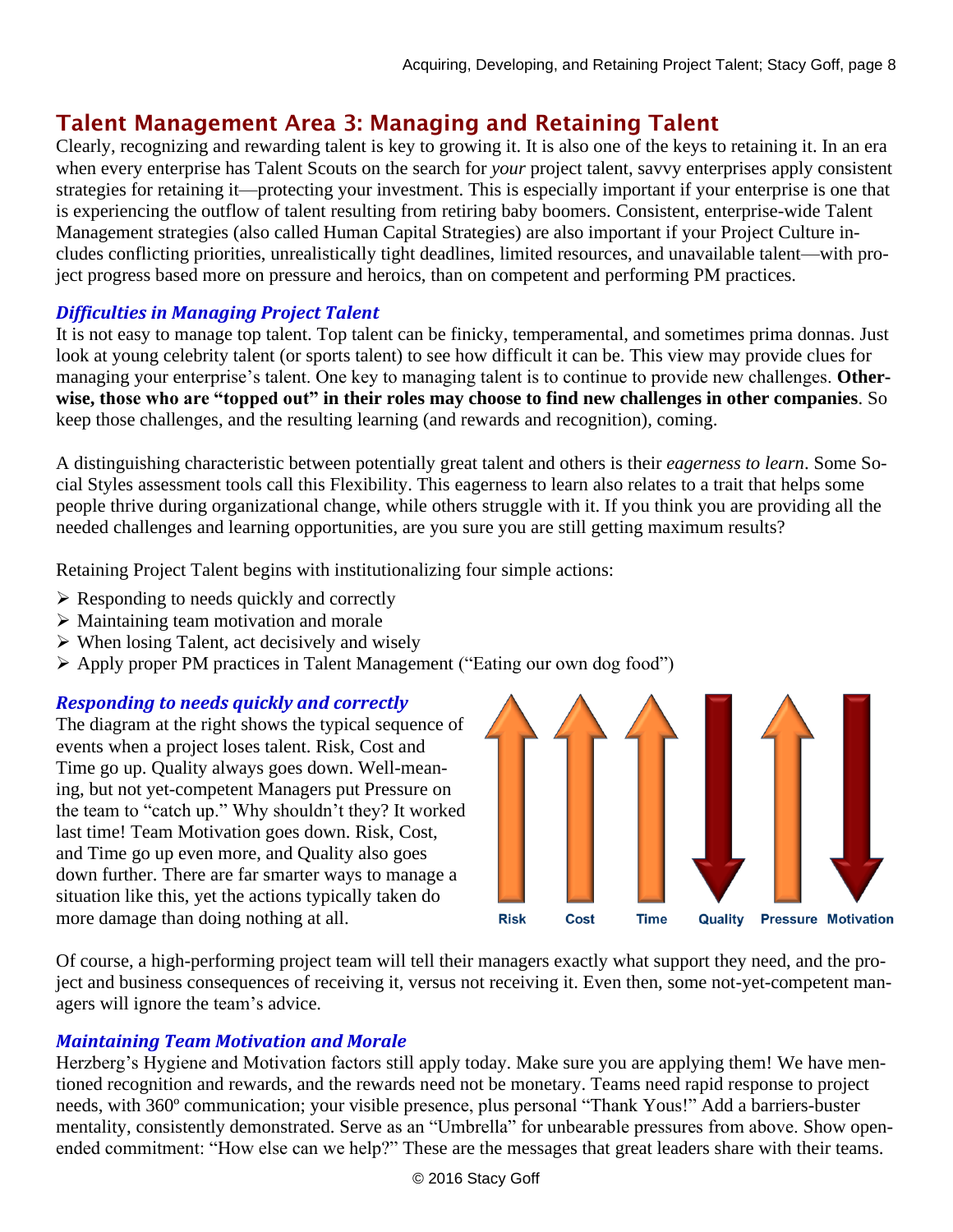#### *When Losing Talent, Act Decisively and Wisely*

Dealing with the issue of Talent Loss is basic risk management. We must plan for, and act, just as we would with any other project risk. So we establish *Prevent* actions: *Hedge* for Talent Capture. *Intervene* actions: *Act* for Talent Transfer; and *Recover* actions: *Scavenge* to mitigate. In all cases, we rely on Talent Collateral: The verbal and written documentation (see the starting-point list at right) that reflects escaping Explicit Knowledge, in the case of losing or lost Talent. Note that this list suggests that we need to assure adequate and appropriate governance; some teams disdain documentation that does not help them deliver their results.

A question I addressed in a recent web conference session on this topic was: When

we lose team members, how do we: a) Transfer knowledge; b) Maintain motivation; c) Keep momentum? I listed scenarios for typical project Talent Losses:

- a. Internal Customer on team re-assigned elsewhere;
- b. Project Manager of strategic project leaves company;
- c. One-third of the team moved to a "higher-priority" project;
- d. A key developer in a Scrum-based Agile team leaves;
- e. Project Sponsor promoted; she/he leaves your division.

What would these do to your project? How would you respond? Would the project survive? I supplied a series of suggested actions for each situation. Taking the *Internal Customer* loss, here was the impact, and my suggestions:

#### **Talent areas lost: Product, Enterprise Context, and Interpersonal**  *Actions to consider*

- ➢ Replace with another savvy customer; assign the new member's other job responsibilities to another qualified person from their workgroup;
- ➢ Manage several weeks' overlap (not always possible, but smart);
- ➢ Establish rapport, and perform teambuilding for fast onboarding;
- ➢ Review & Discuss: Business Requirements, Validation Plan, Organizational Change Management status, Benefits Realization, Stakeholder Management Plan.

Each of the scenarios and recommended responses evoked great interest and questions from our participants.

#### *A Talented, Appropriate, Recovery Action*

My wife Rose suggested a very common sense response to project Talent loss. She is also a project manager. In a review of one of our PM methodologies many years ago, she pointed out that most organizations use Project Change Control whenever Scope changes. She asked, why don't they use it **any time** any of the project vital signs change? Brilliant! I had presumed that this was already happening; but even with my clients, I found that, because so much emphasis was on scope control, that is mostly what they focused upon. So I established fresh guidelines to reinforce this insight: Use change control to manage talent, **and all other changes.** *Bravo, Rose!*

- ➢ Treat talent changes like any other project change;
- ➢ Manage them with your Change Control processes;
- ➢ Evaluate the impact; and where needed, reverse changes;
- $\triangleright$  Use our own tools to manage the risk of changes;
- $\blacktriangleright$  Help us practice what we preach!
- ➢ Imagine what this can do for team motivation!

#### **Talent Collateral**

- a. Interviews, Meetings
- b. Partnering (Shadowing)
- c. Plan vs. Actuals
- d. Inventorying Collateral
- e. Project Documents
- f. Product Documents
- g. Emails, Correspondence
- h. Change Orders/Requests
- i. Assumptions, Risks,
- Issues, Lessons Learned



Manage risks before your Talent 'goes out the door'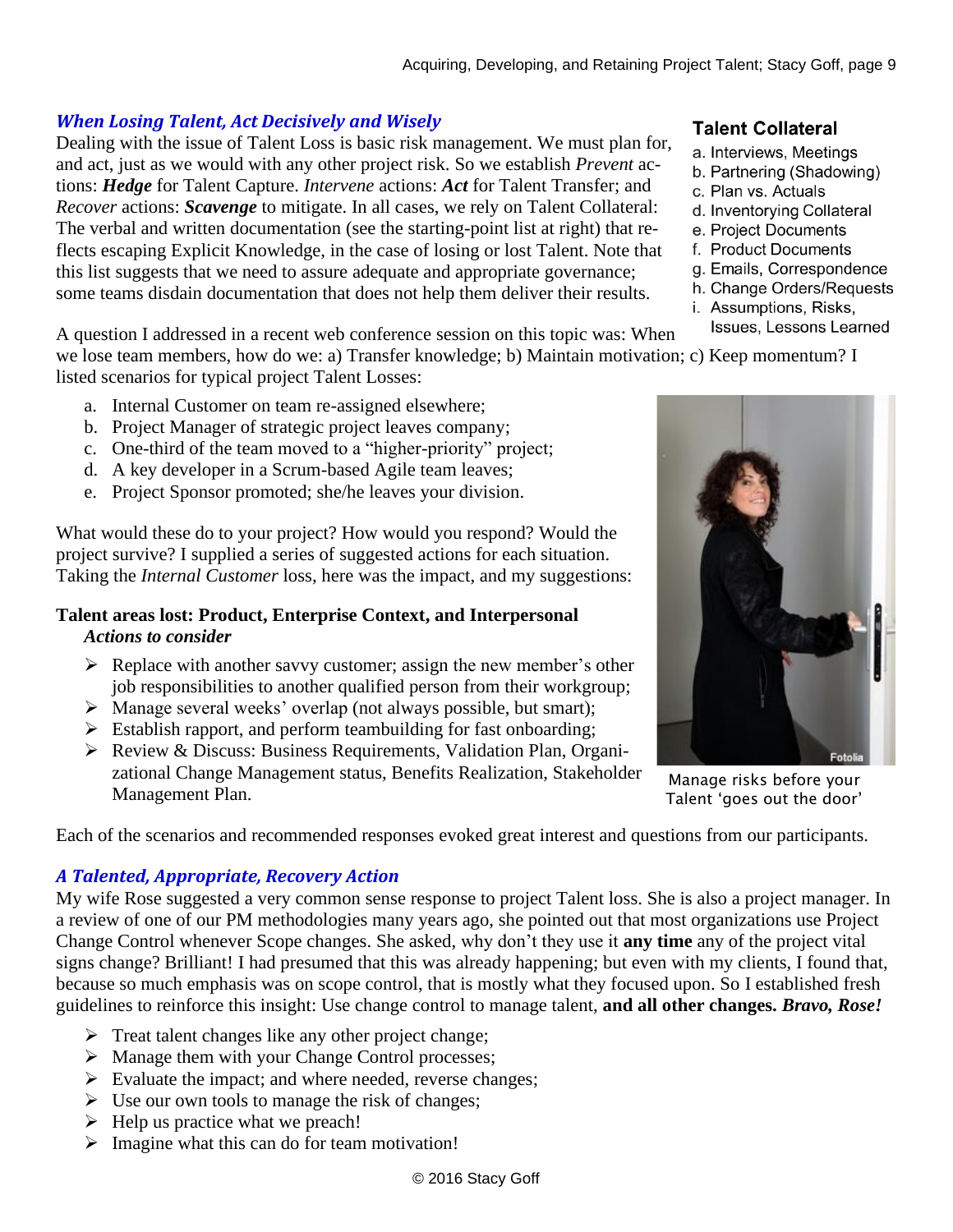# **Conclusions**

Begin your project and program Talent search internally in your enterprise, based on Role-Competence requirements. Note that the requirements vary with the size and management complexity of each initiative, so the requirements vary. Continue your search into the open market, other organizations, other locales and then other countries. And here is an irony: Some enterprises appear to use exactly the opposite sequence. They fail to recognize their Talent within.

Once you seek, find, and acquire your Project Talent, continue developing *all* the participants in your project teams. You are not merely developing project managers. In many cases, others have far greater Role-Competence gaps. These other roles are your target for the most powerful project improvement you can achieve.

Focus especially on improving Middle Manager Talent: the impact they have on project success is massive, whether beneficial or detrimental. Also look at your Sponsors' role-competence requirements. Many Sponsors that I have worked with have no clue what a Sponsor should do—or how much of their time a project of a certain size should require. These two role-areas often show the potential for great improvements in project and program performance. Manage all your talent effectively to maximize your yield, and continue developing them. Your own Talent Scouting improvement adventure begins here, and now, using the insights you have gleaned from this article. Your continued project success depends upon it!

### Related Content

Our original 2008 article on Talent Management remains available at our website. Since that article, we have continued to explore the relationship of knowledge management, talent management, and project management in a series of articles, keynotes, and major industry presentations. The three disciplines appear to be not only complimentary, *but essential,* in achieving business success through projects.

We presented parts of these insights in a December, 2015 12,000-participant PMI® Talent Management Virtual Conference. A recording of that presentation is available to PMI members through ProjectManagement.com. In that session, we focused on Talent Retention, with some discussion of Acquisition and Development. We also shared our Talent Tetrahedron and Talent Level models.

This updated article was published as a Featured Article in the January, 2016 PM World Journal. It was the subject of the February, 2016 IPMA-USA Dialogue Webinar Series event, and the recording of that webinar is now available. See the IPMA-USA.org website. And, Max Wideman spotted the article, made a few improvements, and posted it in two parts on his website, MaxWideman.com, in May-June, 2016. We've integrated Max's improvements; thank you Max!

PM related journals in China and Russia also translated and published this article in 2016-17.

In addition to making our articles and webinars available to you, we also offer custom onsite versions of these presentations, and the concepts behind them. *How are you* improving your talent management? Let us know!